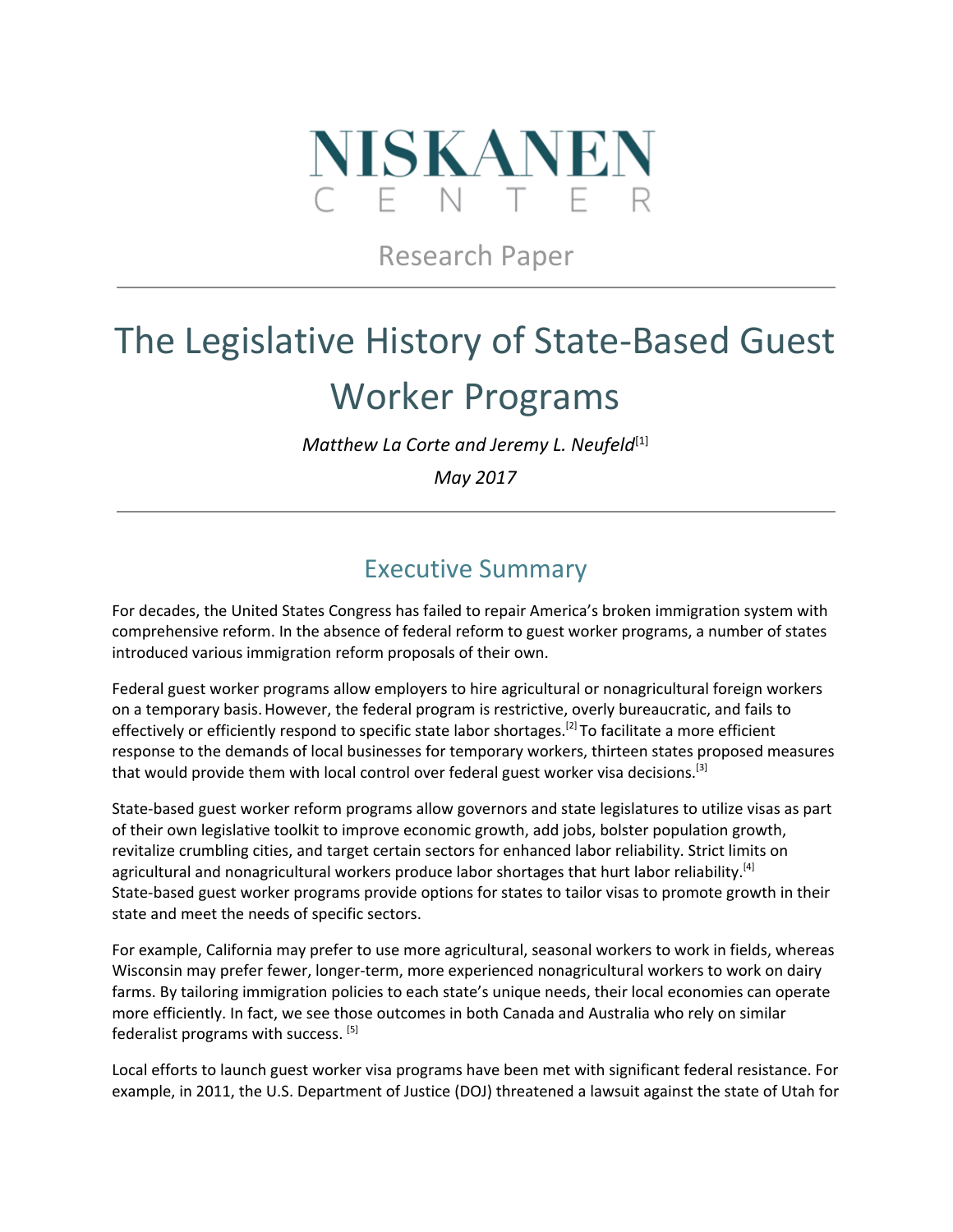its state-based guest worker program, which offered state work permits to undocumented immigrants and sheltered them from deportation.<sup>[6]</sup> No lawsuit was ever filed, but the threat of federal action dampened other states' enthusiasm for this type of legally uncertain reform.

The federal government's broad power over immigration policy is well-established by the courts. Thus, if the federal government pursued the lawsuit, the courts may well have found Utah's policy in violation of current federal law. However, it is within Congress' power to accommodate these state-based guest-worker programs through federal legislation.<sup>[7]</sup>

Smart legislative language protecting the limited power of the states as part of a scheme of cooperation with the federal government can thoroughly address concerns about state encroachment on federal power. The unique political circumstances now—with a Republican President, Congress, and Senate—make state-based visa programs particularly appealing as a part of the Republican immigration reform agenda.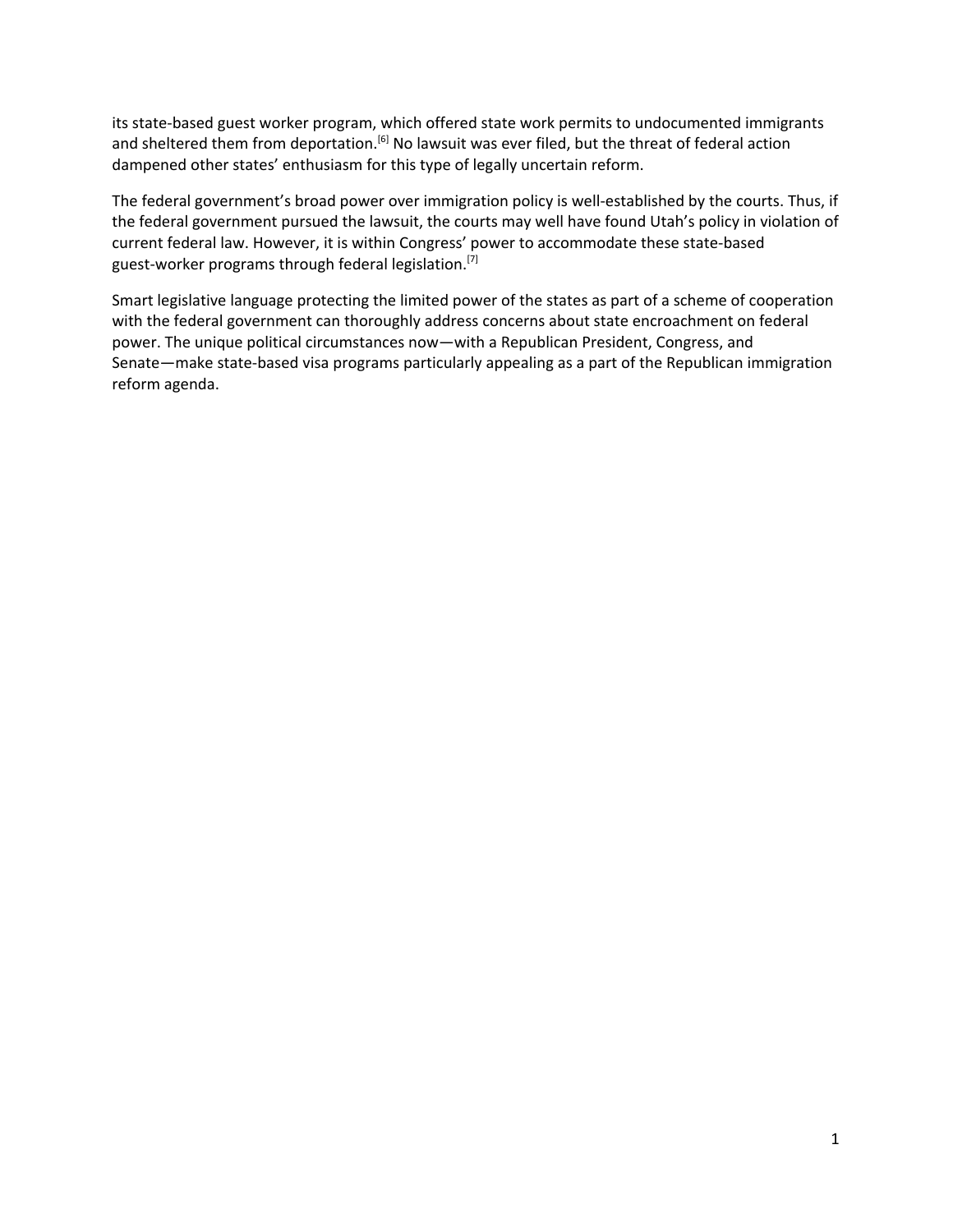# Introduction

It's been more than two decades since the United States Congress mustered the political will to pass meaningful immigration reform. In the absence of federal reform, other actors—states, cities, counties, and towns—have sought to enact their own policy changes on a range of immigration related issues. Much attention is paid to the jurisdictions that pursued various restrictive immigration policies, but little focus is placed on jurisdictions pursuing visa reforms.

In total, thirteen states considered state-based reform proposals over the last two decades, showcasing the widespread appetite for visa policies better tailored to state needs. Specifically, state-based guest worker programs are an innovative new idea proposed to transcend standard reform proposals and better address the needs of individual states. Even though demands exists, the idea is met with significant resistance from the federal government; but Congress can to accommodate these programs.

This paper reviews the legislative history of such innovative proposals in the leading thirteen states, and explores why states have pursued reform, including the increased need for seasonal farm laborers, specialized high-skilled workers, and better foreign recruitment, and why state-based efforts have failed so far. The recent push for state-level involvement in immigration reform deserves further attention in the immigration debate.

## State-Based Reform Legislation

#### **Arizona**

In 2007, several Arizona state senators and representatives introduced bills urging the federal government to approve a guest worker program allowing Arizona employers to hire temporary Mexican workers for two years.<sup>[8]</sup> Moreover, contingent on federal government authorization, Arizonian employers could register with the state's Industrial Commission to allow them to recruit workers out of Mexico through the U.S. Consulate.<sup>[9]</sup>

The bill did not get much traction in 2007 and did not get much attention. However, when a small group of bipartisan proponents reintroduced it in 2008, they garnered support from the leadership of both parties, including then-Governor Janet Napolitano (D),<sup>[10]</sup> U.S. representative John Shadegg (R-AZ-4),<sup>[11]</sup> and the Arizona Chambers of Commerce.<sup>[12]</sup>

Although the bill was accompanied by a concurrent memorial urging federal authorization<sup>[13]</sup> and had wide support, it was not guaranteed to pass and the Senate adjourned before it came to a vote.<sup>[14]</sup>

#### **California**

In 2012, legislation was introduced to create a state-run guest worker program for undocumented immigrants called the California Agricultural Jobs and Industry Stabilization Program. The program allowed the state Employment Development Department to issue work permits for open agricultural and service industry jobs to undocumented aliens, in exchange for a fee. Successful participants and their families were also protected from deportation.<sup>[15]</sup>

The bill was referred by the Committee on Appropriations to the floor, but it died after pro-immigrant groups argued that it would only raise and subsequently disappoint the hopes of undocumented families if it passed, but was not authorized.<sup>[16]</sup>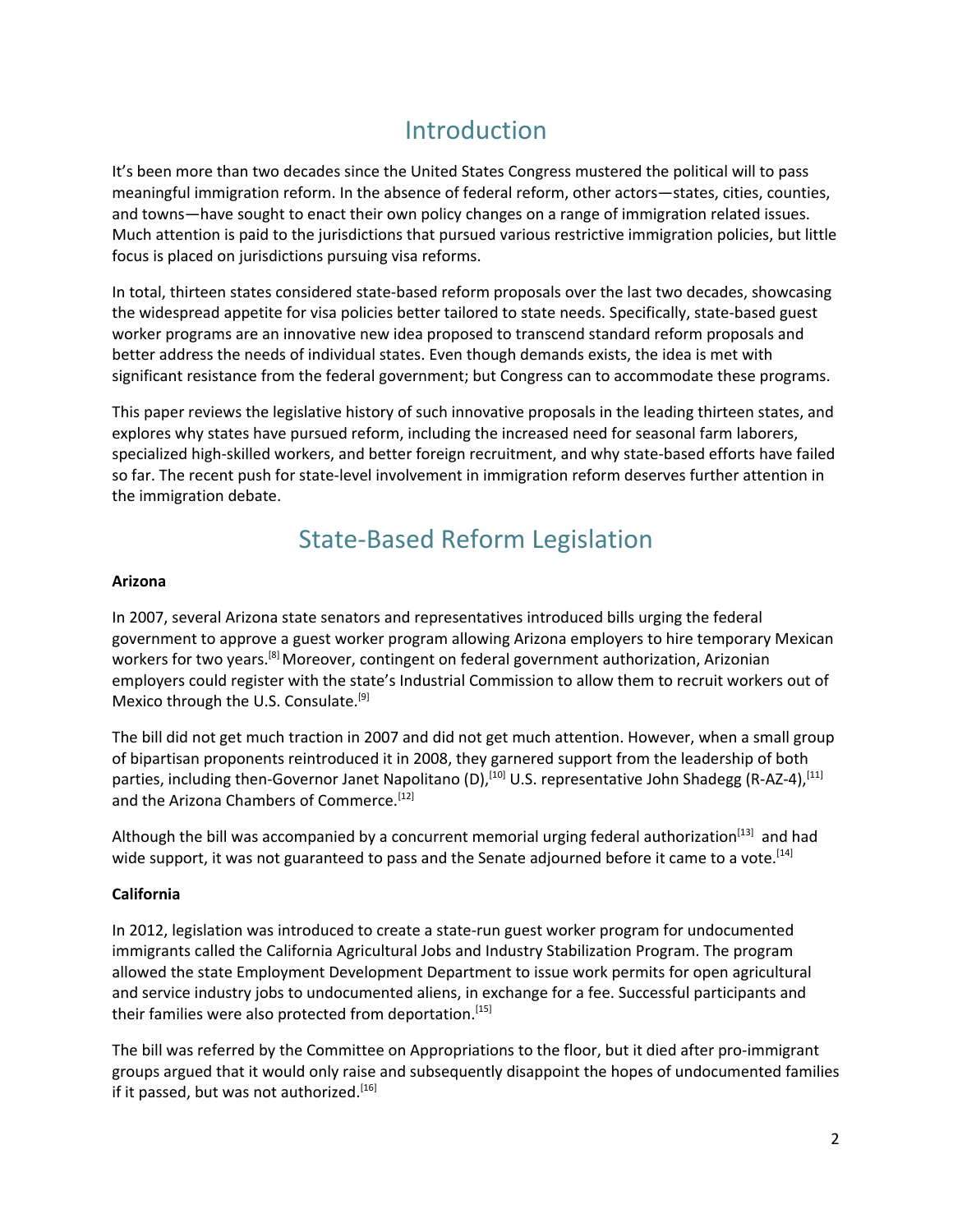In 2015, the California state assembly considered another bill that proposed forming a working group to consult with the federal government on an agreement allowing the state to pass a guest worker program of its own. The bill mandated that the governor make a formal request to the federal government to authorize a guest worker program for undocumented Californians, and outlined a system of fees, background checks, permit eligibility requirements, and family coverage rules to be recommended after securing federal authorization.<sup>[17]</sup>

The bill won widespread support, even from labor and immigrant rights groups who opposed the 2012 legislation. They believed that the collaboration with federal government proposed in the new bill might prove fruitful. Although the bill was endorsed by more than fifteen business and agricultural groups,<sup>[18]</sup> it nonetheless died in the appropriations committee.

#### **Colorado**

Faced with chronic shortages of seasonal workers, Colorado established the Colorado Nonimmigrant Agricultural Seasonal Worker Pilot Program in 2008. The pilot program sought to increase the flow of seasonal workers by expediting the H-2A visa application process legally required for seasonal workers to work in the U.S.<sup>[19]</sup>

The pilot program detailed an expedited process that relied heavily on federal cooperation. The Colorado Department of Labor and Employment planned to issue H-2A labor certifications on behalf of the U.S. Labor Department, and help employers who enrolled in the program find agents pre-registered with the state to match with foreign workers, coordinate applications, and handle transportation. The pilot program also proposed withholding a portion of guest worker wages that were to be repaid only after workers returned to Mexico following the expiration of their visas.

Colorado was unable to secure federal cooperation needed for the state to implement parts of the pilot program, like helping with the recruitment of Mexican workers and expediting visa approval, that would have enticed businesses to enroll. Instead, employers began using the list of pre-registered agents to find available workers without enrolling in the pilot program. Without federal cooperation, there was little reason to pay a steep enrollment fee for a program that offered little-to-no benefit beyond the information about agents that was made publicly available. Thus, not a single employer opted to enroll in the program. [20]

The initial expectation was that the program would bring up to 15,000 guest workers into Colorado over the five-year lifetime of the pilot. However, benefits to employers never materialized due to a lack of federal cooperation, and the program quietly expired on January 1, 2014 without the entrance of any guest workers.

#### **Florida**

In 2011, Florida business groups began researching and discussing possible state-based guest worker programs. The Florida Chamber of Commerce and the Associated Industries of Florida were able to gain the support for the idea from the Florida Conference of Catholic Bishops, which advocates for immigrant justice in the state.<sup>[21]</sup>

Lawmakers were reportedly interested in drafting legislation for a Florida-based guest worker program, but were ultimately put off by the federal government's threat of legal action against Utah's program.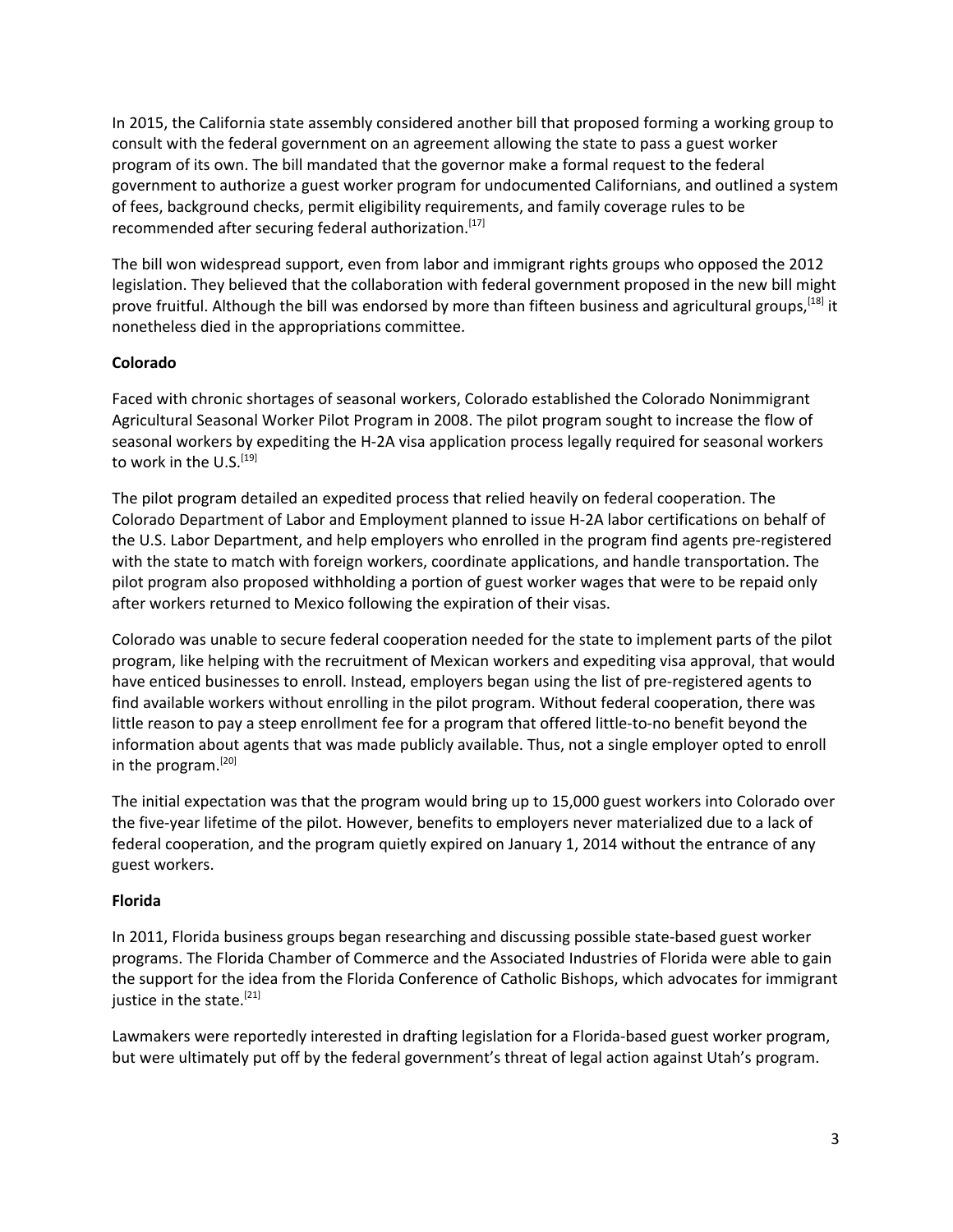Many of the legislators who had entertained a state-based guest worker program were facing reelection and declined to spearhead legislative efforts for fear it could cost them their seats.

#### **Georgia**

Aimed at increasing state-level enforcement of federal immigration laws*,* Georgia Governor Nathan Deal (R) signed the Illegal Immigration Reform and Enforcement Act in May 2011.

The legislation also directed the Georgia Department of Agriculture to issue a report on the feasibility of a state-based guest worker program and to provide recommendations for federal reform that would empower the state to implement a state-based visa program for guest workers.<sup>[22]</sup>

In that report, the Department of Agriculture documented interest in a state-based guest worker program by employers in the state and concluded that a state-based program was economically feasible, but could not address Georgia's labor shortages without federal reform.<sup>[23]</sup> When the Georgia Attorney General shared the report with the DOJ to try to get approval, he was advised that the federal government would not permit implementation of the program because it violated current federal immigration law.

In February 2012, the Georgia Senate unanimously passed a resolution urging the U.S. Congress to authorize state-administered low-skilled guest worker programs monitored by the federal government. The resolution never went before the Georgia House.<sup>[24]</sup>

#### **Kansas**

Kansas labor shortages and a concern for the undocumented residents in the state spurred the introduction of the 2012 Kansas Business Workers and Community Partnership Act.

The bill had broad support from a bipartisan coalition of lawmakers, business leaders, and community leaders. The Act laid out a program encouraging undocumented residents to complete a background check, pay a fee, show proof of employment with a business certified in the program, and agree to learn English. In return, the undocumented residents and their families would be eligible for work permits.

Kansas businesses could take part in the program by demonstrating proof of a labor shortage and paying a number of fees. The program would then let businesses hire undocumented workers without fear of legal repercussions.<sup>[25]</sup>

A coalition of businesses, spearheaded by the Kansas Farm Bureau and the Kansas Chamber of Commerce—which together represent dairies, feedlots, landscapers, roofers, and construction companies—widely supported the bill. They argued that the legislation fell within the scope of then-current law, but still would need a federal waiver from standard visa rules.<sup>[26]</sup>

The Kansas Agriculture Secretary, who favored the program, met with multiple federal officials and attempted to request a waiver from the U.S. Department of Homeland Security (DHS) while the bill was still under consideration. Ultimately, DHS indicated they could not grant a waiver without new legislation from Congress, and the bill subsequently died in committee.<sup>[27]</sup>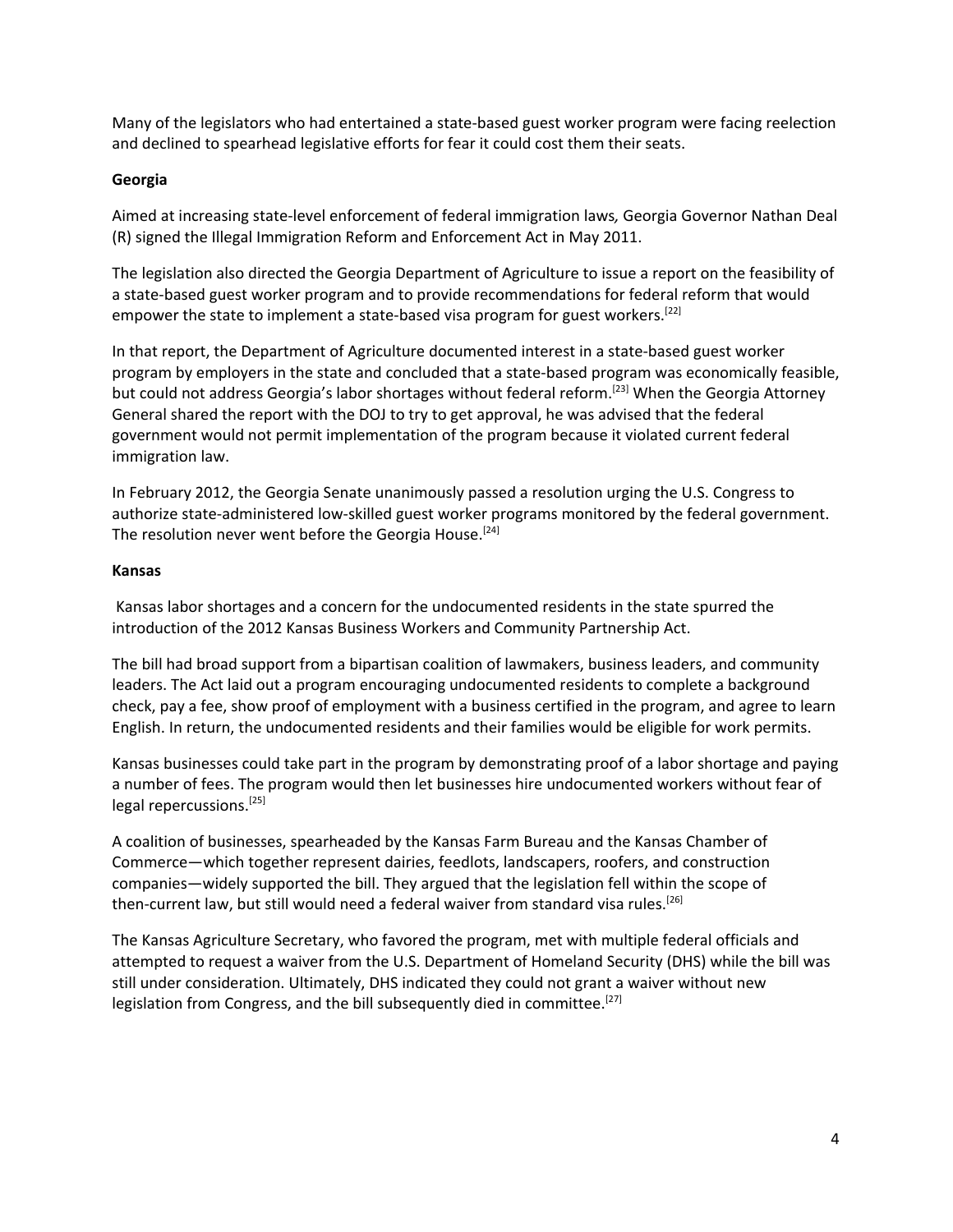#### **Massachusetts**

In 2014, a pilot program to recruit and retain foreign entrepreneurs was tucked in a state bill aimed at spurring economic growth in Massachusetts.

The three-year pilot offered promising foreign graduates of Massachusetts universities and colleges the ability to remain in the state to build new companies while working part-time at a state university. In return, the student entrepreneurs received a cap-exempt H-1B visa through the university.<sup>[28]</sup> This way, the entrepreneur was guaranteed a visa instead of hoping to win the H-1B lottery before their student visa expired. It also allowed more time to build their business than they may have with outside, full-time employment that would require private investment.

The pilot program began at two Massachusetts universities—UMass Boston and UMass Lowell—and relied entirely on state funding for students' entrepreneurial efforts. Over time, however, the program attracted the support of private investors and philanthropists, shifting to a private-public partnership, and requiring only modest public funding.

The initial success of the pilot programs recently led to its adoption at Babson College, a private college known for its prestigious entrepreneurship program. Today, several universities around the country participate in similar Global Entrepreneur in Residence programs, resulting in the sponsorship of dozens of graduates. The program has been successfully replicated in New York, Colorado, California, Missouri, and Alaska and has raised millions of dollars in investments.<sup>[29]</sup>

#### **Michigan**

In 2014, Michigan Governor Rick Snyder (R) kicked off an initiative to revitalize Detroit through high-skilled immigration reform. He pushed for legislation requiring the federal government to grant 50,000 employment-based visas over five years to workers with advanced degrees who were willing to commit to living and working in Detroit for the duration of their visas.

As part of his plan, Governor Snyder also established the Michigan Office for New Americans, which uses language training programs and other programs to attract and retain entrepreneurs and skilled immigrants.

However, Snyder's proposal required coordination between the state and federal government to stand a chance of success. Some members of Congress expressed interest in supporting the federal reforms needed to get the program off the ground, but legislation was not deemed a priority, and the program stalled.<sup>[30]</sup>

#### **New Mexico**

With the commercial chile industry in New Mexico shrinking drastically because of worker shortages, farmers began pressing hard for more guest workers. In 2012, State Senator Stephen H. Fischmann (D) introduced the Guest Worker Act, which provided for a guest worker program allowing undocumented New Mexican residents to apply for a guest worker permit for themselves and their immediate family members.

In exchange, the previously undocumented worker could remain in New Mexico and work without fear of deportation. Each applicant was subject to a criminal background check, and was required to pay a small fee to cover the cost of administering the program, unlike many other proposed guest worker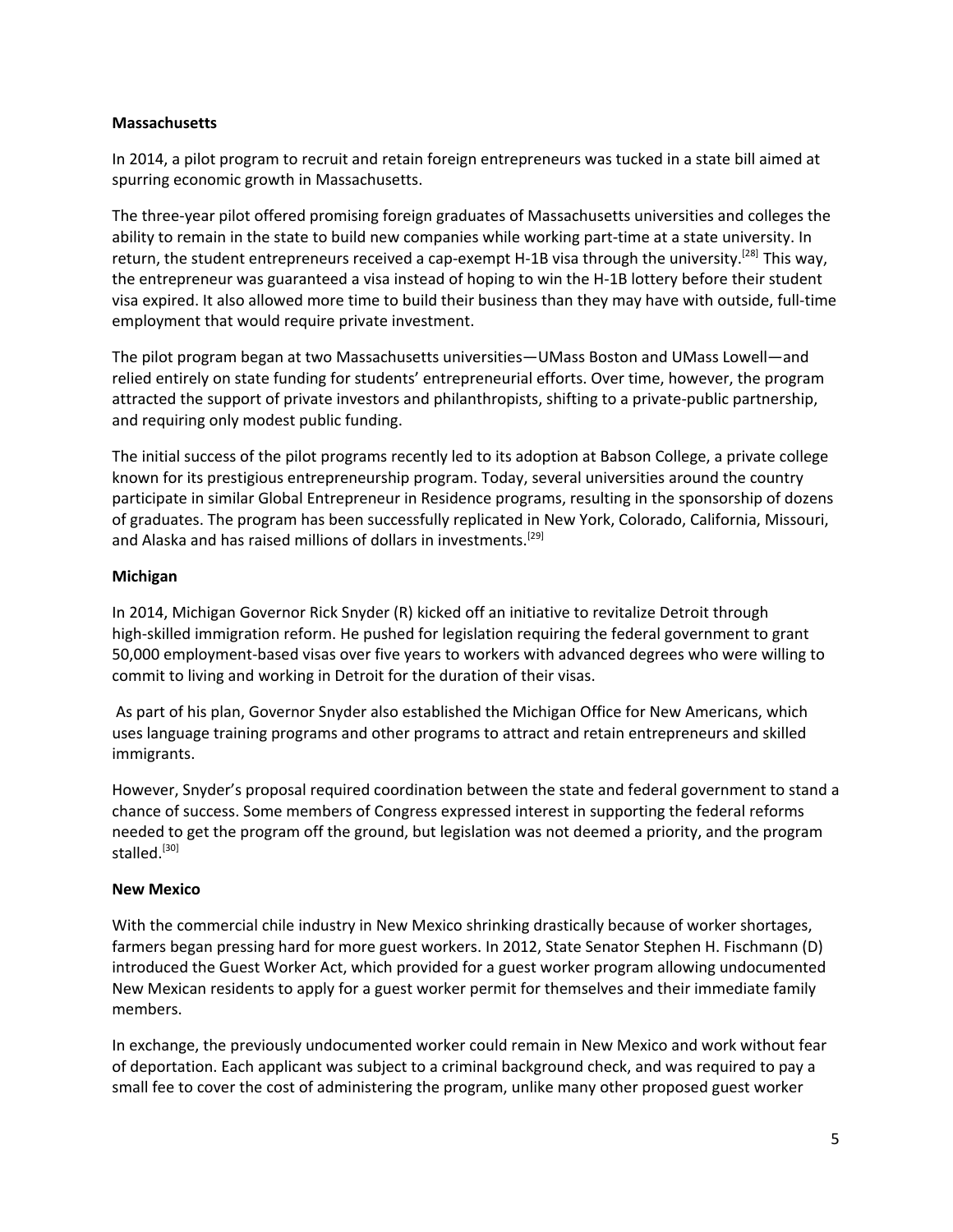programs, which require larger, punitive fees penalizing undocumented migrants for violating immigration laws.<sup>[31]</sup>

The law accompanied similar proposals ensuring guest workers could get driver's licenses and identification cards,<sup>[32]</sup> and another urging the federal government to allow implementation of future state-based programs.<sup>[33]</sup>

Opponents of the bill argued it would never get the necessary federal cooperation, pointing to efforts in other states that failed to get federal approval. With those arguments in mind, committee action on the bill was indefinitely postponed.

#### **Oklahoma**

After a 2007 state-level immigration law designed to crack down on illegal immigration exacerbated state-level worker shortages, especially in agriculture, energy, and construction, the Oklahoma Senate considered legislation introduced by Senator Harry Coates (R) in 2012.

The bill allowed undocumented immigrants in Oklahoma to remain and work in the state, provided that they declare their undocumented status, submit to a background check, purchase a guest worker permit for \$2,000, and find an employer sponsor. The program also offered protection against deportation to the immediate family members of a guest worker for an additional fee of \$500 per person.<sup>[34]</sup>

The editorial board of the *Tulsa World* endorsed the idea, but noted the introduction was poorly timed. An impending election ultimately convinced lawmakers to distance themselves from the program to pacify constituents who favored Oklahoma's controversial anti-immigrant bill.<sup>[35]</sup> The bill never received a vote in committee.

#### **Texas**

The Texas State Legislature considered two pieces of legislation creating guest worker programs in 2011. One bill allowed undocumented residents to declare their unlawful presence, pay a \$4,000 fine, and undergo a background check. In exchange, they could receive a Texas residency card granting them renewable work authorization and resident status in Texas for eight years.<sup>[36]</sup> The second bill, the Texas Commission on Immigration and Migration Act, was introduced by Rep. Aaron Peña (R), establishing a pilot guest worker program. [37

Both bills received support from various groups including center-right organizations, such as the conservative Hispanic Alliance for Prosperity Institute,<sup>[38]</sup> but received little media attention. Neither, however, was deemed a priority, and both bills died in committee.

However, in 2015, Peña's bill was reintroduced to create a commission studying state-level immigration opportunities and to establish a pilot program allowing Texas businesses to employ migrant workers—subject to background checks—from states in Mexico working with the Governor of Texas. If successful, Texas intended to expand the pilot program to allow migrant workers from other countries to work in the state.<sup>[39]</sup>

Additionally, Peña's Texas Commission on Immigration and Migration Act was accompanied by twin bills in each house urging the federal government to authorize the pilot program established by the main bill, the Texas Needs Workers Act and the Texas Immigration Procedure Trade and Development Act.<sup>[40]</sup>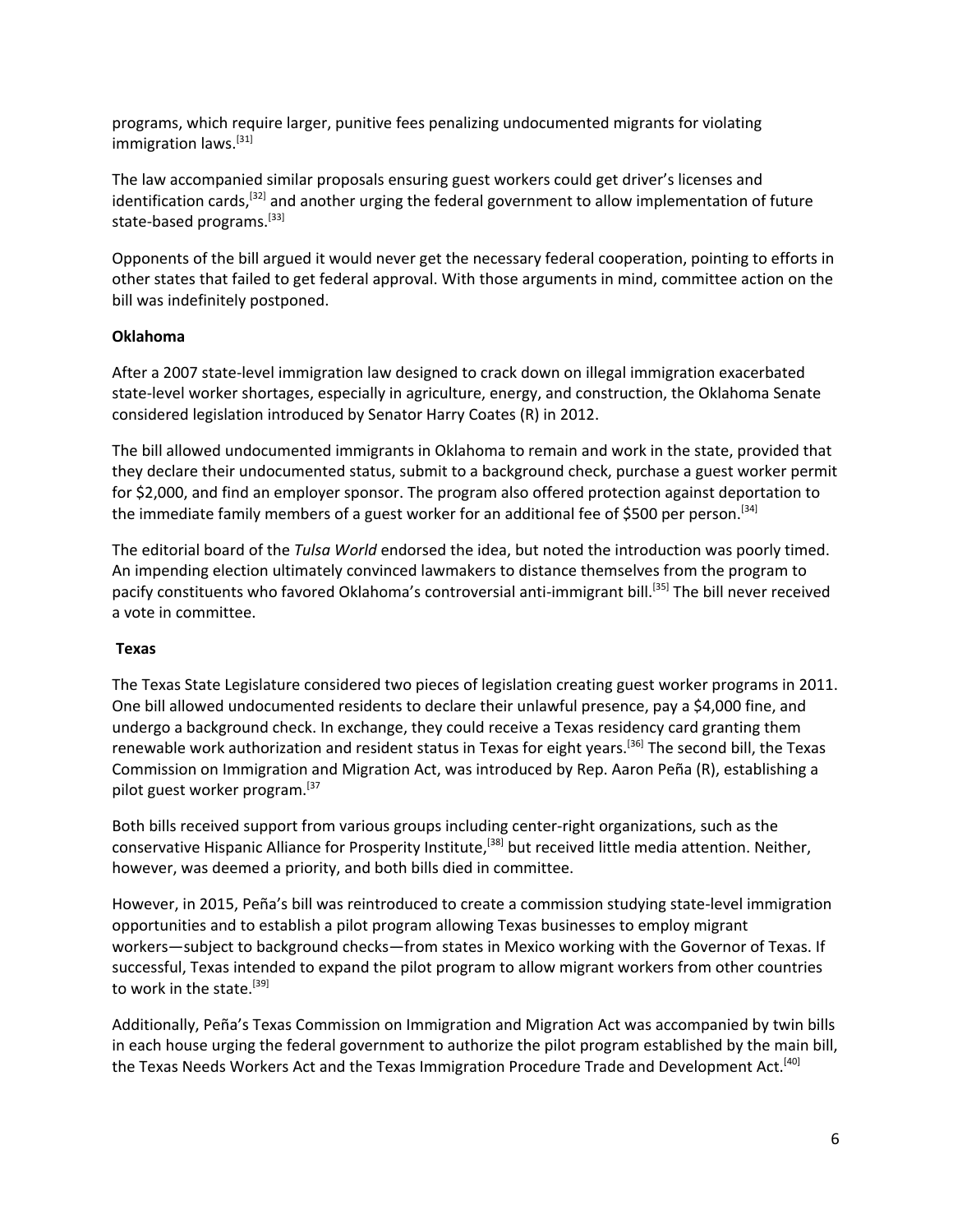As in many other states, legislators ultimately concluded that the federal government would not authorize the program and therefore did not prioritize the legislation. None of the 2015 guest worker bills received a vote to make it out of committee.

#### **Utah**

On March 15th, 2011, Utah Governor Gary Herbert (R) signed into law a package of bills implementing state-level immigration laws. One bill adopted new enforcement provisions, while a series of three bills established a state-based guest worker system.<sup>[41]</sup>

First, the Utah Pilot Sponsored Resident Immigrant Program Act allowed Utah citizens the right to sponsor foreigners to live, work, and study in the state by assuming financial responsibility for any liabilities the resident incurred or any other financial needs (equivalent to dependent status).<sup>[42]</sup>

The second bill, the Utah Commission on Immigration and Migration Act, established a pilot program allowing Utah employers to recruit migrant workers from Nuevo Leon, Mexico.<sup>[43]</sup> Legislators envisioned establishing a known place for employers and employees to meet that would make it easier and faster for businesses to find workers from Mexico to fill immediate job needs.

Finally, the Utah Immigration Accountability and Enforcement Act provided undocumented immigrants the opportunity to apply for work permits after declaring their undocumented presence, paying fines, and passing a background check. The program also provided work permits for members of their immediate families. [44]

Enactment of the four bills required the federal government to approve the programs, but that approval never came. Following detailed discussions between state officials and federal officials, the federal government determined that the Utah bill, and all similar state-based attempts at immigration reform, violated federal law. The federal government threatened to sue Utah should it attempt to implement the law.<sup>[45]</sup>

Thus, Utah has repeatedly pushed back the implementation date—the latest delay would not require implementation until 2027—to avoid a federal challenge. However, Utah continues to claim that the bill is consistent with federal law, and that the state law is implementable at any time.

Recently, State Senator Curt Bramble (R), who initially supported Utah's bill and similar bills in other states, attempted to repeal the Utah law on the grounds that the chance of federal authorization had all but disappeared.<sup>[46]</sup> Other Utahns were less pessimistic and the repeal effort failed. Ultimately, the law remains in a state of limbo—on the books, but not implemented.

#### **Vermont**

In 2012, a bill was introduced in the Vermont State Senate to establish a state-based farm guest worker program, which allowed undocumented Vermont residents to register with the state and receive identification, work authorization, and eligibility for all state benefits provided to legal permanent residents. [47]

The Senate Agricultural Committee was not convinced that Vermont could legally set up a program, but heard testimony on the bill, which was amended to merely expand driving privileges in the state and not to establish a guest worker program at all. Later, the bill was amended further, to establish a committee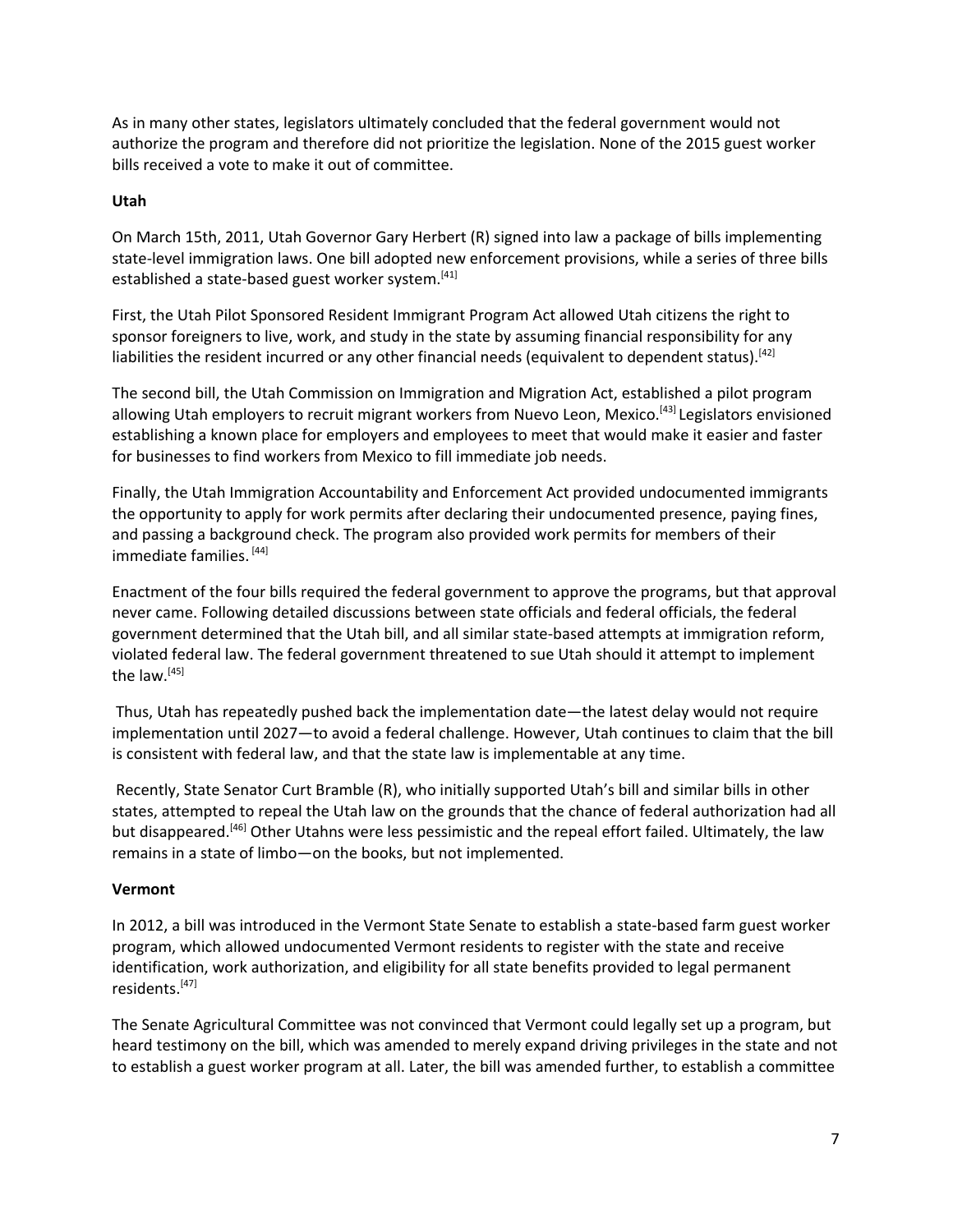to study the possibility of expanding driving privileges. The legislature eventually passed that version of the bill and it was signed by the governor.<sup>[48]</sup>

Ultimately, the outcome of the legislation was far removed from its original purpose. The guest worker program proposal failed to gain support after lawmakers shared concerns about federal government opposition.

### Moving Forward

There is a great deal of demand in the states for more efficient, responsive guest worker programs. The fact that thirteen states have considered reform proposals illustrates the appetite for visa policy better suited to local needs—whether those needs are for more seasonal farm laborers, non-seasonal farm workers, workers in the energy or construction sectors, or specialized high-skilled workers.

The need for visa policy better tailored to state needs is underscored by the fact that much, if not most, of the debate in these states turns on whether reform is worth pursuing in the face of legal obstacles, not whether it was a good policy.

That many of these proposals failed is not evidence of low political demand or the technical infeasibility of state-based solutions. It is evidence of the urgent need for federal consent and cooperation. If there had been greater federal cooperation, not only would more of these proposals have passed, more states would have introduced proposals.

Federal cooperation under the new Republican administration is now a real possibility. Promoting states' rights has long been a tenet of the Republican Party, and state-based guest worker programs are consistent with the party's opposition to "one-size-fits-all" federal policies. Improving economic outcomes and helping immigrants in the states can also help Republican electoral prospects and may help garner support from Democrats for other Republican-led immigration reforms.

Some allies of the Trump administration are hostile to state guest worker programs.<sup>[49]</sup> However, such programs are not inconsistent with stricter immigration enforcement priorities. Georgia's proposal, for instance, considered a guest worker program as a way to reduce illegal immigration into the state. By offering businesses and migrants legal avenues to fill labor shortages, it reduces the attractiveness of migrating illegally or overstaying one's visa.

Executive branch agencies are reluctant to lead on this issue, and are unwilling to grant waivers or authorization without express congressional approval. The ultimate responsibility lies with Congress, working in conjunction with state legislatures, to consider federal legislation that establishes a framework for limited state discretion over guest worker visas. States have tried in vain for the last half-decade to urge an obstinate federal government to allow them to exercise some control over guest worker policy. Now is the time for Congress to move on this issue.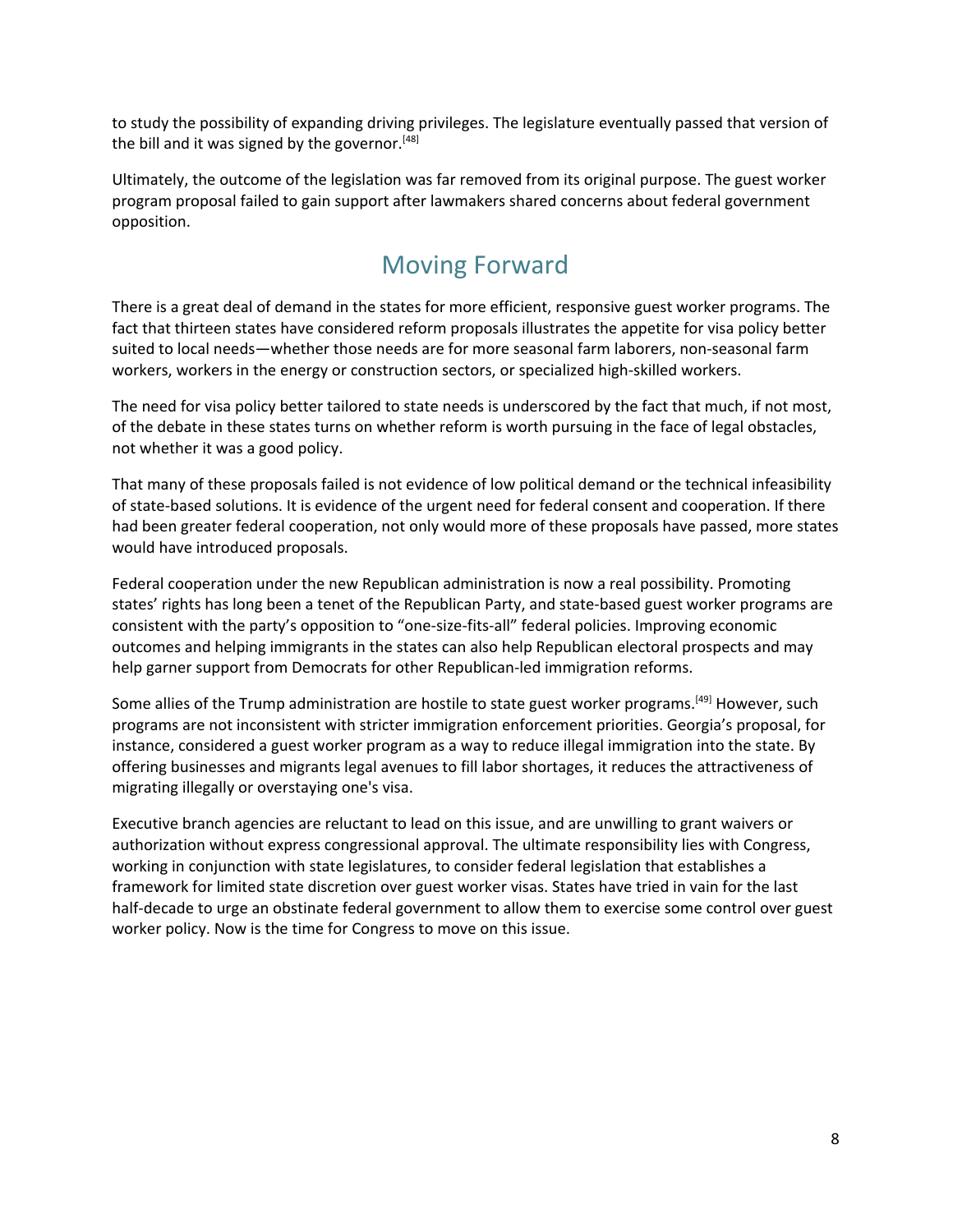### References

[1] Matthew La Corte & Jeremy L. Neufeld work in the immigration department at the Niskanen Center. Established in 2014, the Niskanen Center is a libertarian 501(c)(3) think tank that works to change public policy through direct engagement in the policymaking process: developing and promoting proposals to legislative and executive branch policymakers, building coalitions to facilitate joint action, and marshaling the most convincing arguments in support of our agenda. The authors would like to thank Kristie De Peña, Louisa Tavlas, Brandon Fuller, and Will Wilkinson for their thoughts and suggestions. Without them, this paper would have never been possible. Any remaining errors are our own.

[2] *See generally*, Randall, David. "Construction worker shortage weighs on hot U.S. housing market." Reuters. September 6, 2016. Available at: [http://www.reuters.com/article/us-usa-housing-labor-idUSKCN11C0F7;](http://www.reuters.com/article/us-usa-housing-labor-idUSKCN11C0F7) Miriam Jordan and Santiago Perez. "Shortage of Mexican Workers is Hurting U.S. Businesses." The Wall Street Journal. November 25, 2016. Available at[:](http://www.marketwatch.com/story/shortage-of-mexican-workers-is-hurting-us-businesses-2016-11-25)

<http://www.marketwatch.com/story/shortage-of-mexican-workers-is-hurting-us-businesses-2016-11-25>; and Octavio Blanco. "The Worker Shortage Facing America's Farmers." CNN. September 29, 2016. Available at[:](http://money.cnn.com/2016/09/29/news/economy/american-farm-workers/) [http://money.cnn.com/2016/09/29/news/economy/american-farm-workers/.](http://money.cnn.com/2016/09/29/news/economy/american-farm-workers/)

[3] Brandon Fuller and Sean Rust. "State-Based Visas: A Federalist Approach to Reforming U.S. Immigration Policy." Cato Institute. 2014. Available at: [https://object.cato.org/sites/cato.org/files/pubs/pdf/pa748\\_web\\_1.pdf.](https://object.cato.org/sites/cato.org/files/pubs/pdf/pa748_web_1.pdf)

[4] West, Darrell M. "The Paradox of Worker Shortages at a Time of High National Unemployment." Governance Studies at Brookings. April 2013.

[5] See: "Evaluation of the Provincial Nominee Program." Government of Canada. Available at[:](http://www.cic.gc.ca/english/resources/evaluation/pnp/section4.asp)

[http://www.cic.gc.ca/english/resources/evaluation/pnp/section4.asp.](http://www.cic.gc.ca/english/resources/evaluation/pnp/section4.asp) And: Andrew J. Taylor, Lauren Bell, and Rolf Gerritsen. "Benefits of Skilled Migration Programs for Regional Australia: Perspectives from the Northern Territory." *Journal of Economic and Social Policy* (Volume 16, Issue 1), 2014. And, Graeme Hugo. "Australia's State-Specific and Regional Migration Scheme: An Assessment of its Impacts in South Australia." *Journal of International Migration and Integration* (Volume 9, Issue 2), 2008

[6] Office of Public Affairs, Department of Justice. "Department of Justice Challenges Utah's Immigration Law: Several Provisions Interfere with Enforcement of Federal Immigration Law." November 22, 2011. Available at[:](https://www.justice.gov/opa/pr/department-justice-challenges-utah-s-immigration-law) [https://www.justice.gov/opa/pr/department-justice-challenges-utah-s-immigration-law.](https://www.justice.gov/opa/pr/department-justice-challenges-utah-s-immigration-law)

[7] Brandon Fuller and Sean Rust. "State-Based Visas: A Federalist Approach to Reforming U.S. Immigration Policy." Cato Institute. 2014. Available at: [https://object.cato.org/sites/cato.org/files/pubs/pdf/pa748\\_web\\_1.pdf.](https://object.cato.org/sites/cato.org/files/pubs/pdf/pa748_web_1.pdf)

[8] House Concurrent Memorial (HCM) 2011. Introduced 2007, 48th Legislature, First Regular Session. Available at: http://www.azleg.gov/legtext/48leg/1r/bills/hcm2011p.pdf

[9] See House Bill (HB) 2791, Arizona. 48th Legislature, Second Regular Session; H.B. 2863, Arizona. 48th Legislature, Second Regular Session.

[10] Faye Bowers. "Arizona Considers a Guest Worker Program of its Own." The Christian Science Monitor. March 31, 2008.

[11] Mary Jo Pitzl. "Shadegg Backs Guest-Worker Program." The Arizona Republic. May 4, 2008.

[12] "West Valley Chambers of Commerce Alliance 2008 Legislative Report." West Valley Alliance Chambers of Commerce. 2008.

[13] HCM 2013. Arizona. 48th Legislature, Second Regular Session. Available at:

http://www.azleg.gov/legtext/48leg/1r/bills/hcm2013p.pdf

[14] Howard Fishcher. "Guest Worker Program Doesn't Get a Vote at Legislature." Douglas Dispatch. June 28, 2008.

[15] Assembly Bill (AB) 1544. "Undocumented Workers. California Agricultural Jobs and Industry Stabilization

Program." California. 2011-2012 Regular Session. Available at[:](http://leginfo.legislature.ca.gov/faces/billTextClient.xhtml?bill_id=201120120AB1544)

[http://leginfo.legislature.ca.gov/faces/billTextClient.xhtml?bill\\_id=201120120AB1544.](http://leginfo.legislature.ca.gov/faces/billTextClient.xhtml?bill_id=201120120AB1544)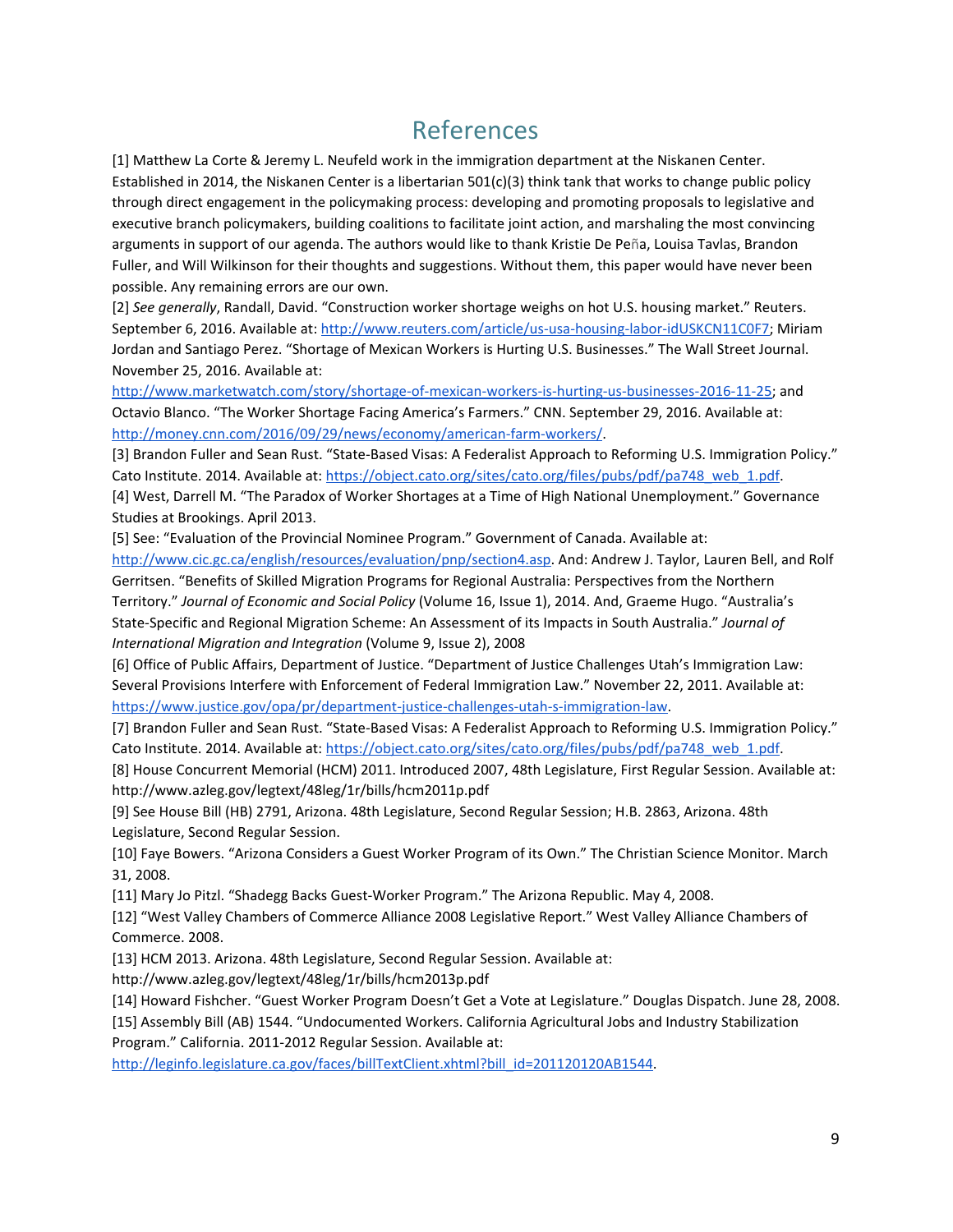[16] Kurt Chirbas. "California Measure Would Allow Work Permits for Farmworkers Here Illegally." Los Angeles Times. July 12, 2015. Available at[:](http://www.latimes.com/local/politics/la-me-pol-farm-workers-20150713-story.html)

<http://www.latimes.com/local/politics/la-me-pol-farm-workers-20150713-story.html>.

[17] AB 20. "California Agricultural Act." California. 2015-2016 Regular Session. Available at[:](http://leginfo.legislature.ca.gov/faces/billNavClient.xhtml?bill_id=201520160AB20)

[http://leginfo.legislature.ca.gov/faces/billNavClient.xhtml?bill\\_id=201520160AB20.](http://leginfo.legislature.ca.gov/faces/billNavClient.xhtml?bill_id=201520160AB20)

[18] Chirbas, "California Measure."

[19] Colorado Nonimmigrant Agricultural Season Worker Pilot Program Act, 8 Colorado Revised Statutes 3.5 (2013). Available at[:](http://tornado.state.co.us/gov_dir/leg_dir/olls/2013TitlePrintouts/CRS%20Title%2008%20(2013).pdf)

[http://tornado.state.co.us/gov\\_dir/leg\\_dir/olls/2013TitlePrintouts/CRS%20Title%2008%20\(2013\).pdf.](http://tornado.state.co.us/gov_dir/leg_dir/olls/2013TitlePrintouts/CRS%20Title%2008%20(2013).pdf)

[20] Donald J. Mares and John R. Stulp. "House Bill 08-1325 2010 General Assembly Report (August 8, 2008-December 31, 2009)." Published February 1, 2010. Available at[:](https://www.colorado.gov/pacific/sites/default/files/10AGSeasonalWorkerRpt.pdf)

[https://www.colorado.gov/pacific/sites/default/files/10AGSeasonalWorkerRpt.pdf.](https://www.colorado.gov/pacific/sites/default/files/10AGSeasonalWorkerRpt.pdf)

[21] See John Lantigua. "Worker Program for State? Groups Say the Option for Illegal Immigrants 'Could Get Traction.'" The Palm Beach Post. May 21, 2011. And see Laplume, Noel Marie. "Propositions to Influence Immigration in Florida's Next Legislative Cycle." Pozo and Goldstein, LLP. June 4, 2011. Available at: [http://www.pozogoldstein.com/Resources/Articles/Propositions-to-Influence-Immigration.aspx.](http://www.pozogoldstein.com/Resources/Articles/Propositions-to-Influence-Immigration.aspx)

[22] House Bill (HB) 87. "Illegal Immigration and Reform Act of 2011." Georgia. 2011-2012 Regular Session. Available at[:](http://www.legis.ga.gov/legislation/en-US/display/32190) [http://www.legis.ga.gov/legislation/en-US/display/32190.](http://www.legis.ga.gov/legislation/en-US/display/32190)

[23] Gary W. Black. "Report on Agriculture Labor, As Required by House Bill 87." Georgia Department of Agriculture. 2012. Available at[:](http://agr.georgia.gov/AgLaborReport.pdf) [http://agr.georgia.gov/AgLaborReport.pdf.](http://agr.georgia.gov/AgLaborReport.pdf)

[24] Senate Resolution (SR) 715. "Urging Congress to expand the eligibility requirements of the H-2A guest worker program." Georgia. 2011-2012 Regular Session. Available at[:](http://www.legis.ga.gov/Legislation/en-US/display/20112012/SR/715)

[http://www.legis.ga.gov/Legislation/en-US/display/20112012/SR/715.](http://www.legis.ga.gov/Legislation/en-US/display/20112012/SR/715)

[25] HB 2603. "Kansas Business Workers and Community Partnership Act." Kansas. 2012 Session. Available at: [http://www.kslegislature.org/li\\_2012/b2011\\_12/measures/hb2603/](http://www.kslegislature.org/li_2012/b2011_12/measures/hb2603/).

[26] John Hanna. "Kansas Business Coalition: Allow Illegal Immigrants to Stay, Work." The Wichita Eagle. January 31, 2012. Available at[:](http://www.kansas.com/news/business/agriculture/article1085432.html) [http://www.kansas.com/news/business/agriculture/article1085432.html.](http://www.kansas.com/news/business/agriculture/article1085432.html)

[27] Tim Carpenter. "Agriculture Interests Stir Immigration Policy." The Topeka Capital-Journal. January 28, 2012. Available at[:](http://cjonline.com/news/2012-01-28/agriculture-interests-stir-immigration-policy) [http://cjonline.com/news/2012-01-28/agriculture-interests-stir-immigration-policy.](http://cjonline.com/news/2012-01-28/agriculture-interests-stir-immigration-policy)

[28] Bill H(ouse). 4377. "An Act Promoting Economic Growth Across the Commonwealth." Massachusetts. 188th General Court. Available at: [https://malegislature.gov/Bills/188/House/H4377.](https://malegislature.gov/Bills/188/House/H4377)

[29] Matthew La Corte and Brandon Fuller. "How States, Cities, and Universities Can Retain Foreign Entrepreneurs." Niskanen Center. July 13, 2016. Available at:

[https://niskanencenter.org/blog/states-cities-universities-can-retain-foreign-entrepreneurs/.](https://niskanencenter.org/blog/states-cities-universities-can-retain-foreign-entrepreneurs/)

[30] Rick Snyder. "Snyder: Opening Detroit to the World Will Accelerate Comeback of Great City." January 23, 2014. Available at: [http://www.michigan.gov/snyder/0,4668,7-277--320079--,00.html.](http://www.michigan.gov/snyder/0,4668,7-277--320079--,00.html)

[31] Senate Bill (SB) 14. "Guest Worker Act." New Mexico. 2nd Session of the 50th Legislature. Available at[:](https://www.nmlegis.gov/Legislation/Legislation?chamber=S&legType=B&legNo=14&year=12) [https://www.nmlegis.gov/Legislation/Legislation?chamber=S&legType=B&legNo=14&year=12.](https://www.nmlegis.gov/Legislation/Legislation?chamber=S&legType=B&legNo=14&year=12)

[32] SB 35. "Guest Worker Driving Privilege Act." New Mexico. 2nd Session of the 50th Legislature. Available at[:](https://www.nmlegis.gov/Legislation/Legislation?chamber=S&legType=B&legNo=35&year=11s) [https://www.nmlegis.gov/Legislation/Legislation?chamber=S&legType=B&legNo=35&year=11s.](https://www.nmlegis.gov/Legislation/Legislation?chamber=S&legType=B&legNo=35&year=11s)

[33] Senate Memorial (SM) 59. "Agricultural Guest Worker Program." New Mexico. 2nd Session of the 50th Legislature. Available at[:](https://www.nmlegis.gov/Legislation/Legislation?chamber=S&legtype=M&legno=%20%2059&year=12)

[https://www.nmlegis.gov/Legislation/Legislation?chamber=S&legtype=M&legno=%20%2059&year=12.](https://www.nmlegis.gov/Legislation/Legislation?chamber=S&legtype=M&legno=%20%2059&year=12)

[34] SB 995. "Oklahoma Guest Worker Permit Program Act." Oklahoma. 2nd Session of the 53rd Legislature (2012). Available at[:](http://www.oklegislature.gov/BillInfo.aspx?Bill=sb995&Session=1200) [http://www.oklegislature.gov/BillInfo.aspx?Bill=sb995&Session=1200.](http://www.oklegislature.gov/BillInfo.aspx?Bill=sb995&Session=1200)

[35] "Guest Worker Proposal Faces Difficult Odds." Editorial. *Tulsa World.* December 7, 2011.